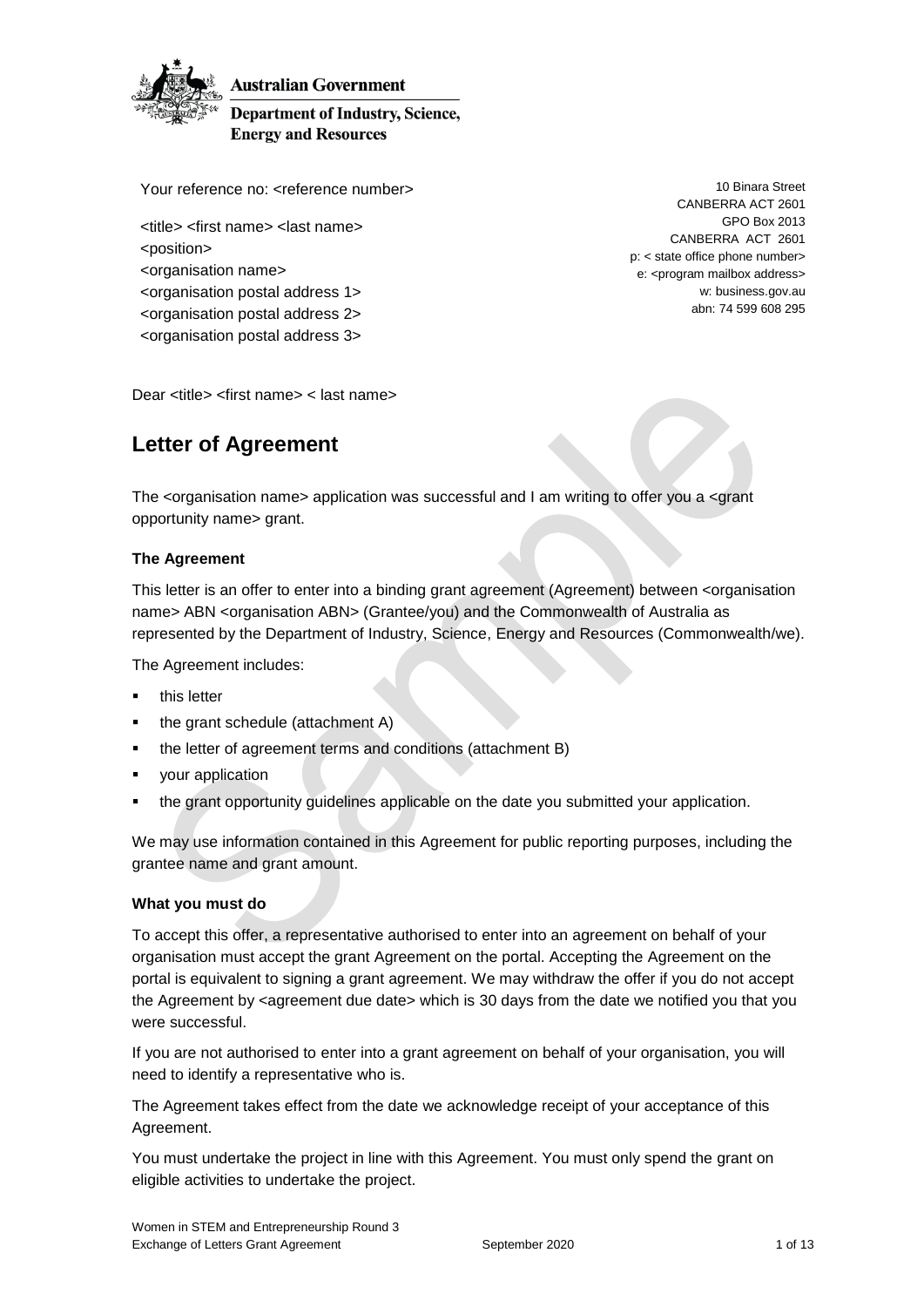If you spend any amount of the grant on activities not identified in the project, or if you have a grant amount unspent at the project end date, you will need to repay those amounts to the Commonwealth.

You must submit the reports set out in the reporting table of the grant schedule (attachment A) by the due dates. You may be required to provide evidence of the grant expenditure. You can find a sample of the report requirements at attachment C.

You must ensure that anyone who has direct, unsupervised contact with children as part of your project under this Agreement has undertaken and passed a working with children check, if required under relevant state or territory legislation. You are also responsible for assessing the suitability of the people you engage as part of your project to ensure children are kept safe.

You must provide us with a statement of compliance with working with children legislation if requested.

If you make a public statement, publish any material or erect any signage in relation to your project you must acknowledge the funding you received from this grant. You must use any form of acknowledgment the Commonwealth reasonably specifies. You must notify us about events relating to the project and provide an opportunity for the Minister or their representative to attend.

All project activities must adhere to COVID-19 social distancing measures and restrictions. You must have contingency plans in place to adhere to any COVID-19 social distancing measures and restrictions.

### **What we will do**

After you have accepted the Agreement on the portal, we will acknowledge receipt of your acceptance. The Agreement will take effect from that date. We will notify you when this happens and a copy of the executed Agreement will be available on the portal.

We will pay the grant into the bank account that you nominate in the Supplier Details form within 20 days of acknowledging receipt of your acceptance of the Agreement on the portal.

### **Any questions?**

If you have any questions please contact <CSM name> on <CSM phone number>.

Yours sincerely

<signature block 1> <signature block 2> <signature block 3>

<date>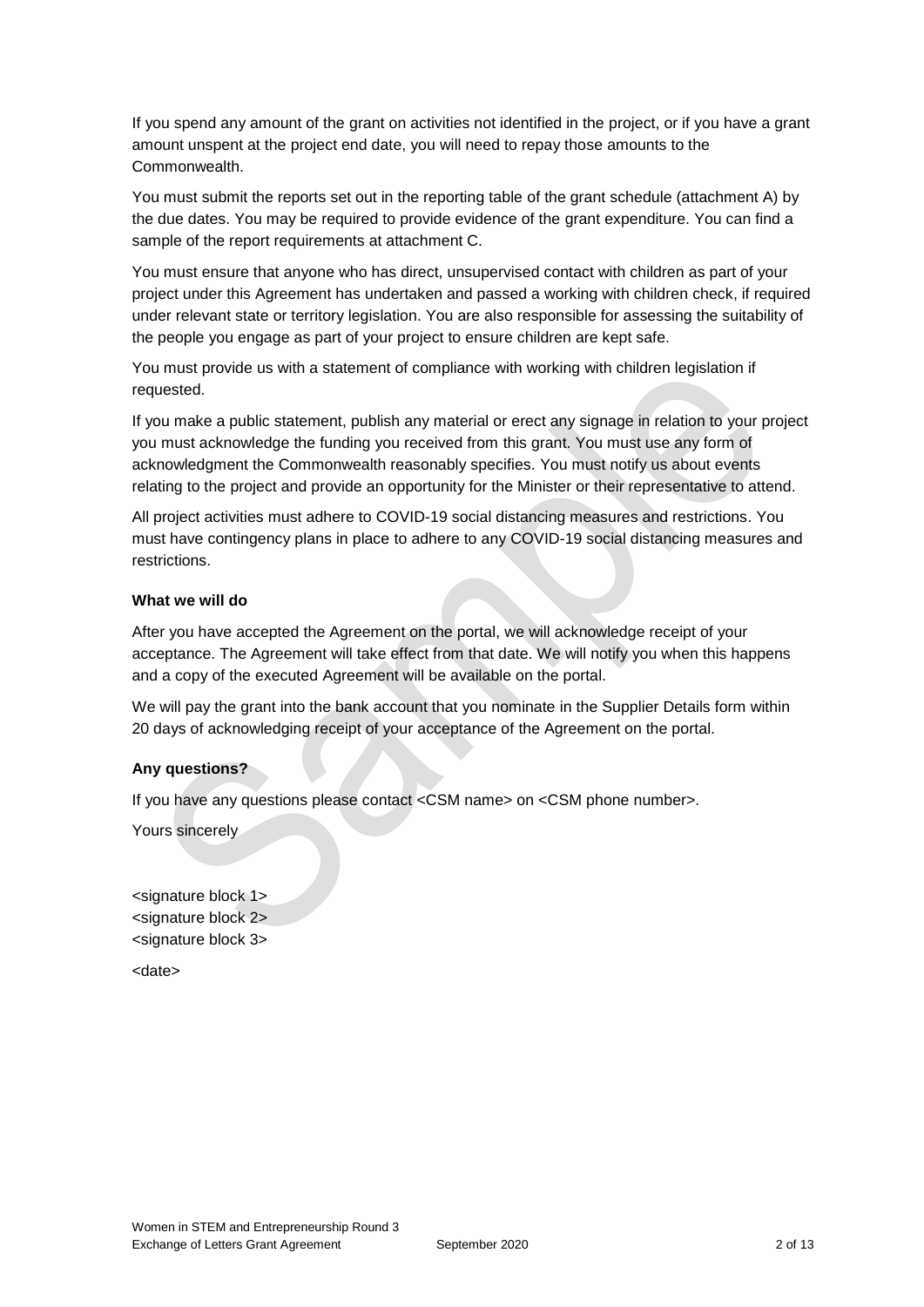## **Attachment A**

### **Grant schedule**

| Program                                                     | <program name=""></program>                                           |
|-------------------------------------------------------------|-----------------------------------------------------------------------|
| Grantee                                                     | <organisation name=""></organisation>                                 |
| <b>Grantee ABN</b>                                          | <organisation abn=""></organisation>                                  |
| Project title                                               | <project title=""></project>                                          |
| <b>Application ID</b>                                       | <project number=""></project>                                         |
| Project description (Grant Activity)                        | <project description=""><br/><project outcome=""></project></project> |
| Project start date                                          | <project date="" start=""></project>                                  |
| Project end date                                            | <project date="" end=""></project>                                    |
| Total eligible expenditure                                  | \$ <total eligible="" expenditure=""></total>                         |
| Grant percentage                                            | Up to <project grant="" percentage=""> per cent</project>             |
| Total/maximum grant                                         | \$ <funding amount="">(plus GST where applicable)</funding>           |
| Capped amount in financial year<br>$<$ yyyy-yy 1>           | \$ <amount 1="" year=""> (plus GST where applicable)</amount>         |
| Capped amount in financial year<br><yyyy-yy 2=""></yyyy-yy> | \$ <amount 2="" year=""> (plus GST where applicable)</amount>         |
| Agreement end date                                          | <agreement date="" end=""></agreement>                                |

# **Milestone table**

| Milestone<br>number | Milestone name and description         | Due date                |
|---------------------|----------------------------------------|-------------------------|
| $<$ No $>$          | <milestone name=""></milestone>        | <dd mm="" yyyy=""></dd> |
|                     | <milestone description=""></milestone> |                         |

### **Reporting table**

| Report type               | Period start<br>date    | Period end<br>date      | Agreed evidence               | Due date                            |
|---------------------------|-------------------------|-------------------------|-------------------------------|-------------------------------------|
| <report type=""></report> | <dd mm="" yyyy=""></dd> | <dd mm="" yyyy=""></dd> | <agreed evidence=""></agreed> | <report due<br="">date&gt;</report> |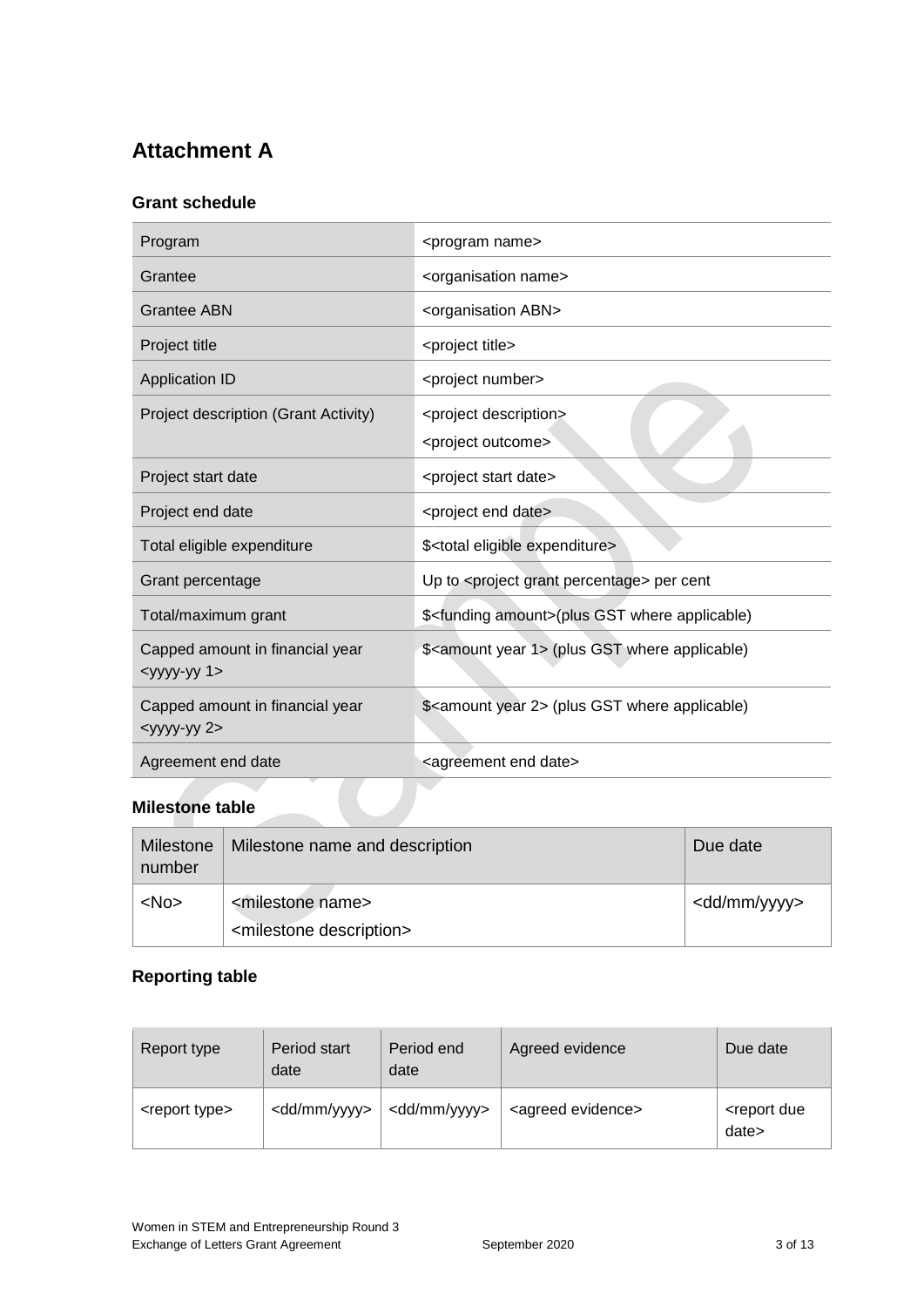| Report type               | Period start<br>date                                                                                                                              | Period end<br>date      | Agreed evidence               | Due date                            |
|---------------------------|---------------------------------------------------------------------------------------------------------------------------------------------------|-------------------------|-------------------------------|-------------------------------------|
| <report type=""></report> | <dd mm="" td="" yyyy]<=""><td><dd mm="" yyyy=""></dd></td><td><agreed evidence=""></agreed></td><td><report due<br="">date&gt;</report></td></dd> | <dd mm="" yyyy=""></dd> | <agreed evidence=""></agreed> | <report due<br="">date&gt;</report> |

Women in STEM and Entrepreneurship Round 3 Exchange of Letters Grant Agreement September 2020 4 of 13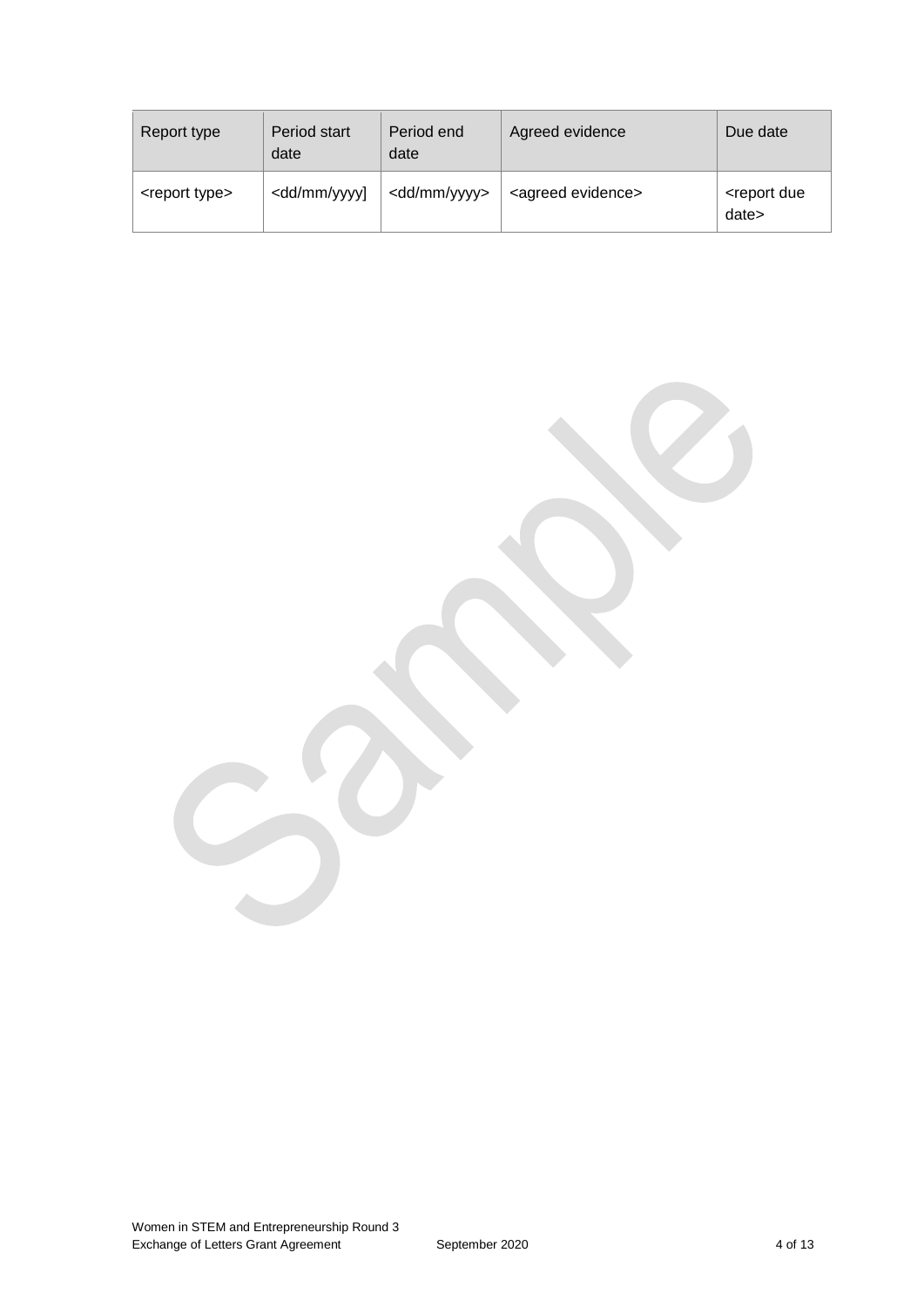## **Signatures**

I agree to the terms and conditions outlined in this grant

| Full legal name of the Grantee    | <name grantee="" of="" the=""><br/>ABN <abn grantee="" of="" the=""></abn></name>    |
|-----------------------------------|--------------------------------------------------------------------------------------|
| Name of Authorised Representative | <name accepting="" of="" on="" person="" portal="" the=""></name>                    |
| Date                              | <date accepted="" agreement="" grant="" is="" on="" portal="" the="" when=""></date> |

| Name of Commonwealth Authorised<br>Representative | <name executing="" of="" person=""></name>                           |
|---------------------------------------------------|----------------------------------------------------------------------|
| Grant agreement effective date                    | <date agreement="" executed="" grant="" is="" the="" when=""></date> |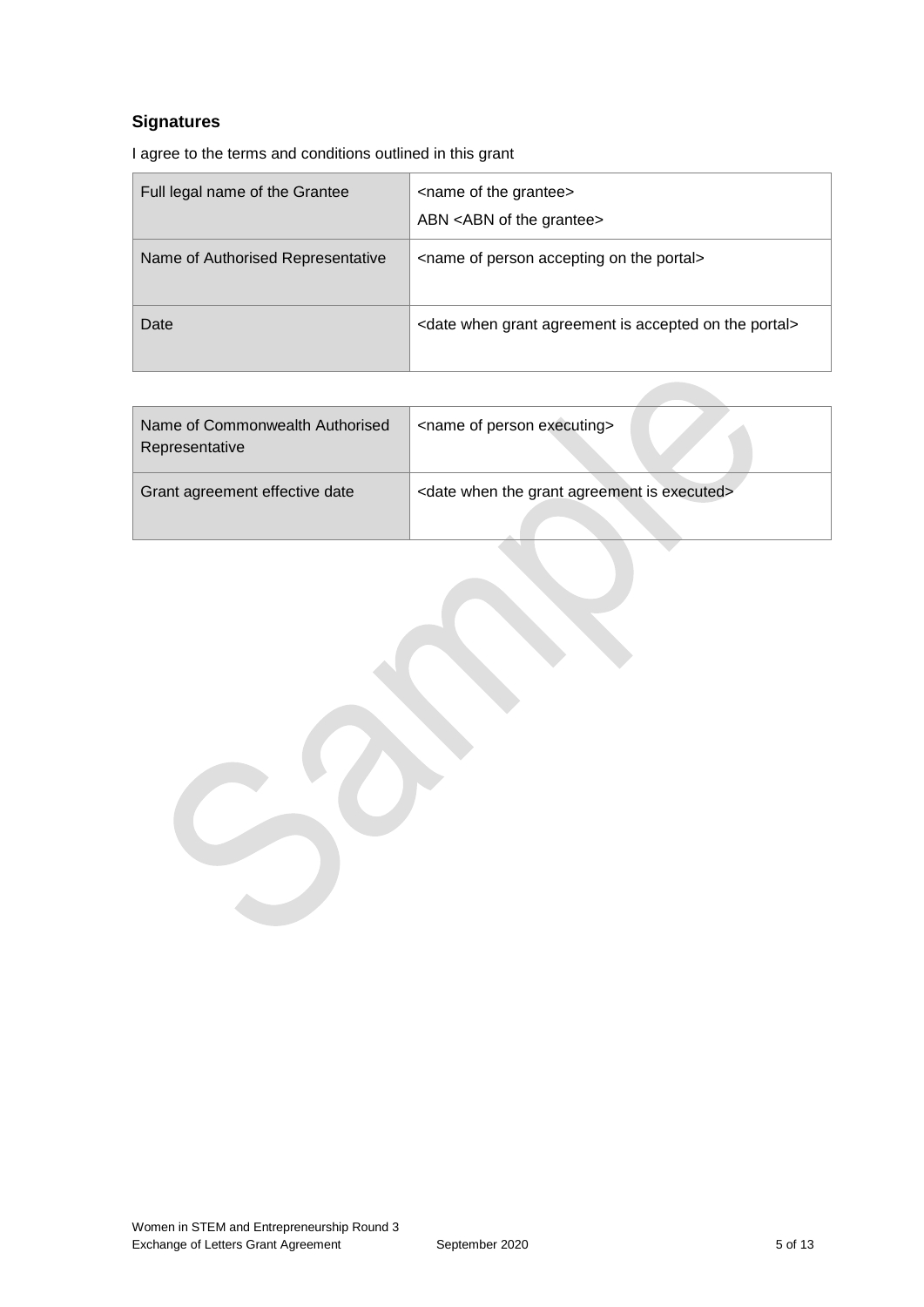### **Attachment B - Letter of Agreement Terms and Conditions**

### **1. Undertaking the Grant Activity**

The Grantee agrees to use the Grant and undertake the Grant Activity in accordance with this Agreement.

### **2. Acknowledgements**

The Grantee agrees to acknowledge the Commonwealth's support in any material published in connection with this Agreement and agrees to use any form of acknowledgment the Commonwealth reasonably specifies.

### **3. Notices**

The Grantee agrees to promptly notify the Commonwealth of anything reasonably likely to affect the performance of the Grant Activity, including any actual, perceived or potential conflict of interest which could affect the Grantee's performance of this Agreement and to take action to resolve the conflict.

### **4. Payment of the Grant**

4.1 The Commonwealth agrees to pay the Grant to the Grantee in accordance with this Agreement.

4.2 The parties agree that the amount of the Grant is inclusive of any GST payable and the Grantee agrees to pay all taxes, duties and government charges in connection with the performance of this Agreement. The Grantee must on request provide the Commonwealth with a tax invoice before the Commonwealth is obliged to pay any amount under this Agreement.

4.3 Where applicable, the parties acknowledge and agree that they are each registered for GST purposes, have each quoted their Australian Business Number to the other and must notify the other of any changes in their GST status. The Grantee agrees that the Commonwealth will issue the Grantee with a recipient created tax invoice, and the Grantee will not issue any tax invoices, for any taxable supply the Grantee makes under this Agreement.

#### **5. Spending the Grant**

The Grantee agrees to spend the Grant for the sole purpose of undertaking the Grant Activity, and to provide a statement, in the form required by the Commonwealth and signed by the Grantee, verifying that the Grant Activity has been undertaken and the Grant was spent in accordance with this Agreement.

#### **6. Repayment**

If any of the Grant amount has been spent other than in accordance with this Agreement or on expiration or termination of this Agreement is additional to the requirements of the Grant Activity, the Grantee agrees to repay that amount to the Commonwealth, unless the Commonwealth agrees in writing otherwise.

#### **7. Record keeping**

The Grantee agrees to maintain records of the performance of the Grant Activity and the expenditure of the Grant for two years after completing the Grant Activity and to make them available to the Commonwealth on request.

#### **8. Privacy**

When dealing with Personal Information (as defined in the *Privacy Act 1988*) in carrying out the Grant Activity, the Grantee agrees not to do anything which, if done by the Commonwealth, would be a breach of the *Privacy Act 1988*.

### **9. Grant Activity material**

The Grantee gives (or procures for) the Commonwealth a non-exclusive, irrevocable, royalty-free licence to use, reproduce, communicate, publish and adapt all material that is provided to the Commonwealth under this Agreement. This includes a right to sub-license that material.

### **10. Confidentiality**

A party agrees not to disclose the other's confidential information without its prior written consent unless required or authorised by law or Parliament.

#### **11. Insurance**

The Grantee agrees to maintain adequate insurance for the duration of this Agreement and provide the Commonwealth with proof when requested.

### **12. Licences and approvals**

The Grantee must ensure that all persons engaged to work on the Grant Activity obtain and maintain all relevant licences, registrations or other approvals required by applicable laws or as directed by the Commonwealth, including but not limited to police checks, Working With Children checks and Working with Vulnerable People checks.

### **13. Dispute resolution**

13.1 The parties agree not to initiate legal proceedings in relation to a dispute unless they have tried and failed to resolve the dispute by negotiation.

13.2 The parties agree to continue to perform their respective obligations under this Agreement where a dispute exists.

13.3 The procedure for dispute resolution does not apply to action relating to termination or urgent litigation.

#### **14. Termination for default**

The Commonwealth may terminate this Agreement by notice where it reasonably believes the Grantee:

- a. has breached this Agreement; or
- b. has provided false or misleading statements in their application for the Grant; or
- c. has become bankrupt or insolvent, entered into a scheme of arrangement with creditors, or come under any form of external administration.

The Commonwealth will not be required to make any further payments of the Grant after the termination of the Agreement.

#### **15. General provisions**

15.1 A party is not by virtue of this Agreement an employee, agent or partner of the other party.

15.2 This Agreement may only be varied by the parties' signed written agreement.

15.3 Clauses 5 (Spending of the Grant), 6 (Repayment), 7 (Record keeping), and 9 (Grant Activity material) survive the expiry or termination of this Agreement.

15.4 This agreement is governed by the law of the Australian Capital Territory.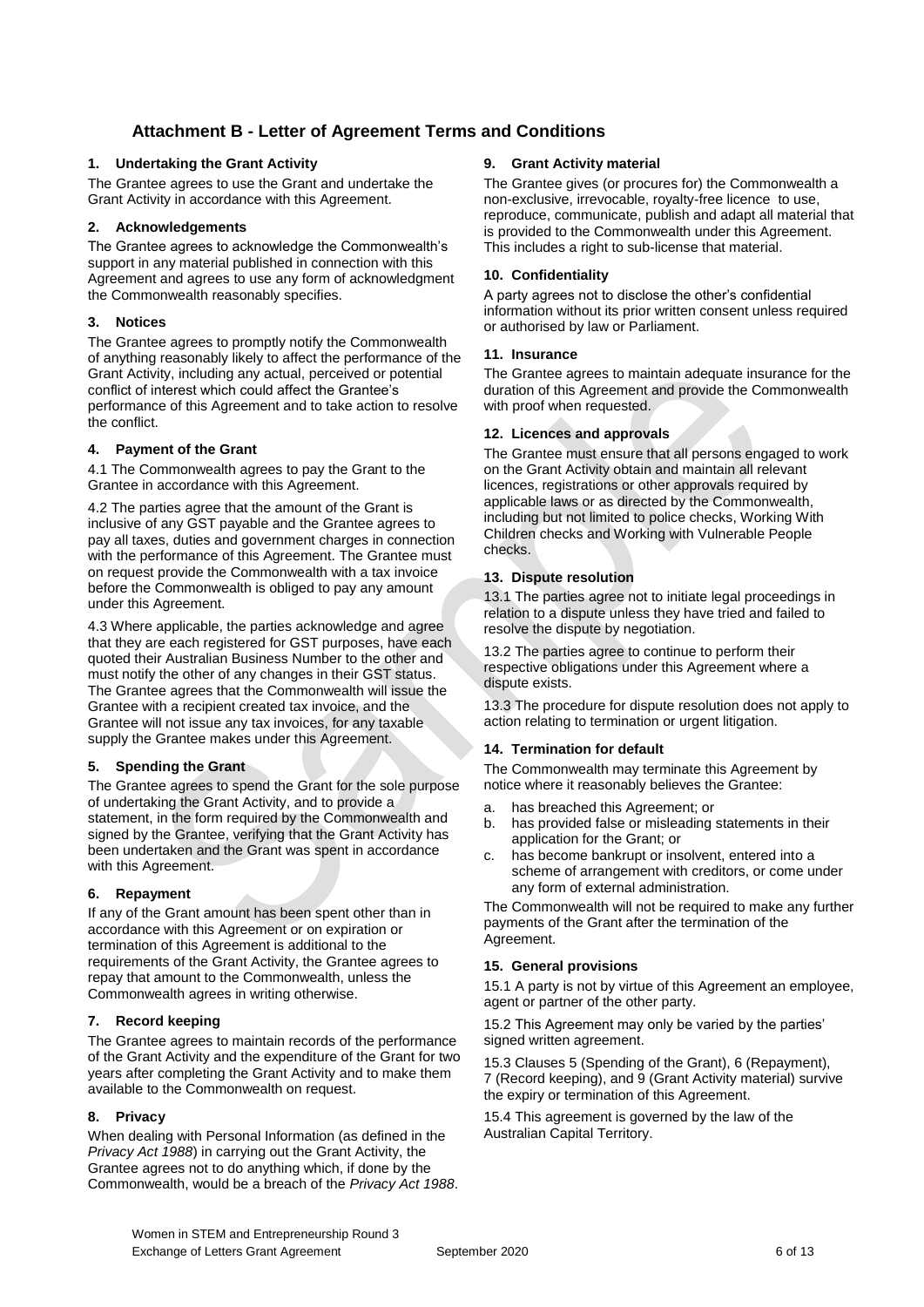### **Attachment C – Reporting requirements**

## **Appendix 1**

## Women in STEM and Entrepreneurship Round 3 progress report requirements

You will need to provide the following information in your progress reports. The Commonwealth reserves the right to amend or adjust the requirements.

You must complete and submit your report on the [portal.](https://portal.business.gov.au/) You can enter the required information in stages and submit when it is complete.

## Project progress

a. Complete the following table, updating for all milestones shown in the Activity Schedule of your grant agreement.

| Milestone | Agreed end<br>date | Actual/<br>anticipated<br>end date | Current %<br>complete | Progress comments -<br>work undertaken and<br>impact of any delay |
|-----------|--------------------|------------------------------------|-----------------------|-------------------------------------------------------------------|
|           |                    |                                    |                       |                                                                   |
|           |                    |                                    |                       |                                                                   |
|           |                    |                                    |                       |                                                                   |
|           |                    |                                    |                       |                                                                   |

- b. Where applicable, describe any project activities completed during the reporting period that are not captured in the table above.
- c. Is the overall project proceeding in line with your grant agreement?

If no, identify any changes or anticipated issues. Comment on any impacts on project timing and outcomes and how you expect to manage these.

d. Are there any planned events relating to the project that you are required to notify us about in accordance with your agreement?

If yes, provide details of the event including date, time, purpose of the event and key stakeholders expected to attend.

### Project outcomes

a. Outline the project outcomes achieved to date.

e.g number of participants, media coverage, social media audiences, outreach activities, engagements and other opportunities

### Project evaluation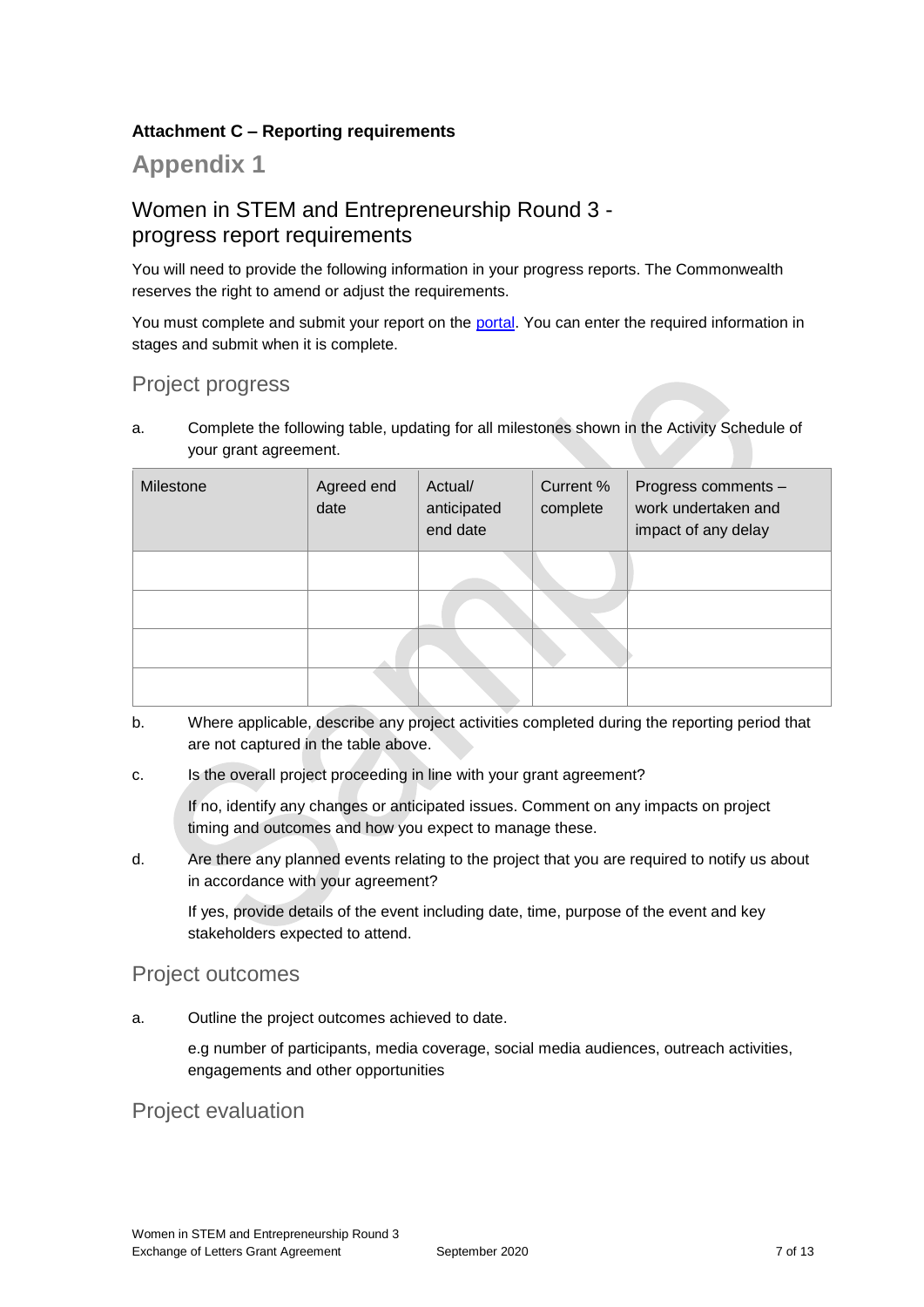a. Have you used the recommended *Australian Government Women in STEM Ambassador's [National Evaluation Guide](https://womeninstem.org.au/research-projects/national-evaluation-guide/)<sup>1</sup> (the Guide)* to plan and design your program and its evaluation?

If yes, please respond to the following.

How clear, practical and useful was the Guide for this stage of your project?

What was most valuable in the Guide? What was least valuable?

What could be done to improve the Guide for this stage of your project?

If not, why?

## Project expenditure

Provide the following information about your eligible project expenditure. Eligible expenditure is divided into the same categories as the budget in your application.

All expenditure should be GST inclusive, less GST credits you can claim. We may ask you to provide evidence of costs incurred.

Refer to the grant opportunity guidelines or contact us if you have any questions about eligible expenditure.

- a. What is the eligible expenditure you have incurred in this reporting period?
- b. What is the estimated eligible expenditure for the next reporting period?
- c. What is the estimated eligible expenditure for remaining reporting periods in current financial year (if applicable)?
- d. What is the estimated total eligible expenditure for future financial years?
- e. What is the estimated total eligible expenditure for the project?
- f. Briefly explain the reason for any changes between the forecast and actual expenditure for the current reporting period, and any significant changes to the forecast budget for the remainder of the project.
- g. Is the project expenditure broadly in line with the activity budget in the grant agreement? If no, explain the reasons.

## Project funding

a. Provide details of all contributions to your project other than the grant. This includes your own contributions as well as any contributions from project partners or others.

### **Attachments**

-

- a. Attach any agreed evidence required with this report to demonstrate project progress.
- b. Attach copies of any published reports and promotional material, relating to the project.

<sup>1</sup> https://womeninstem.org.au/research-projects/national-evaluation-guide/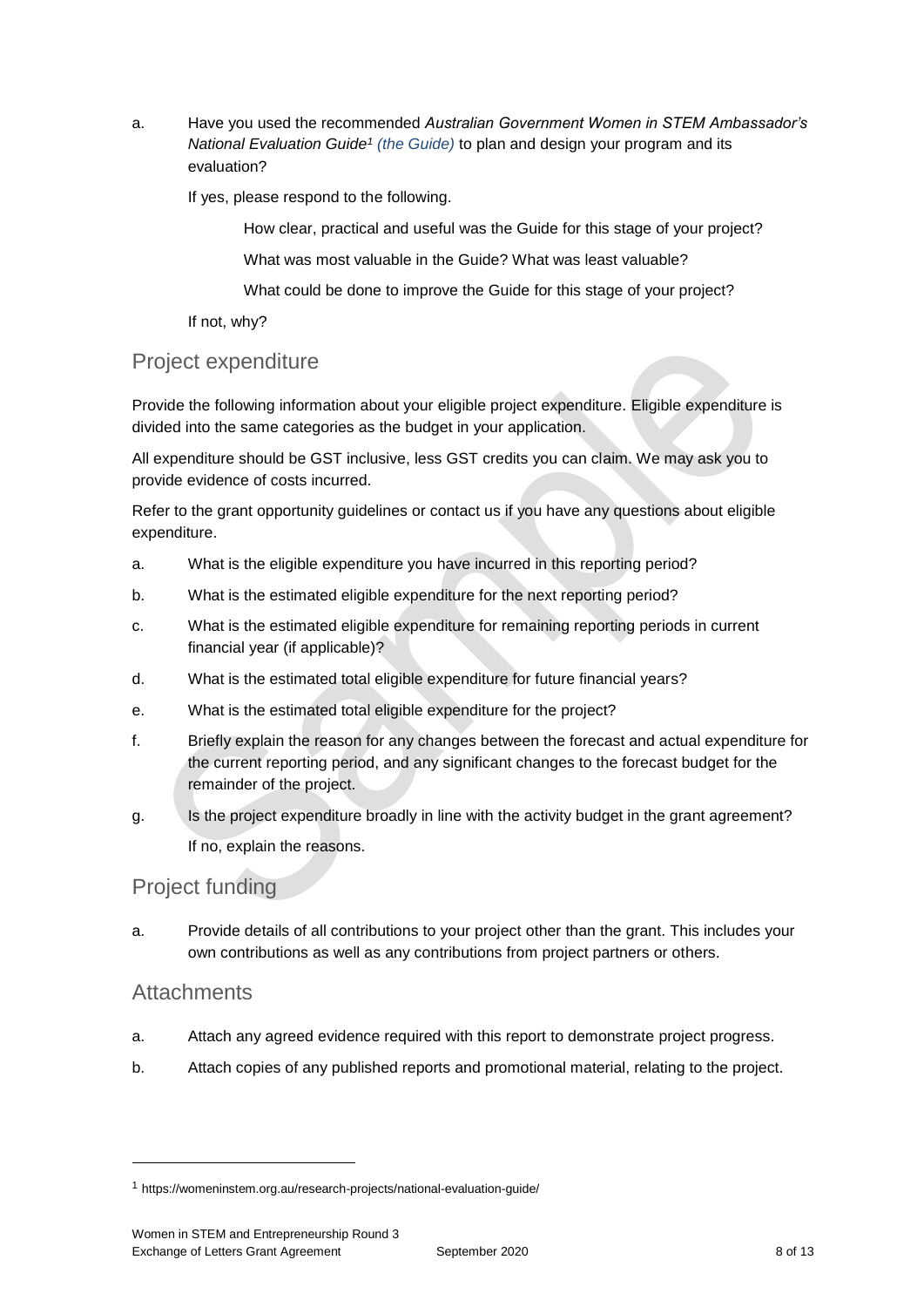## **Certification**

You must ensure an authorised person completes the report and can certify the following:

- The information in this report is accurate, complete and not misleading and that I understand the giving of false or misleading information is a serious offence under the *Criminal Code 1995* (Cth).
- The activities undertaken and the expenditure incurred is in accordance with the grant agreement.
- I am aware of the grantee's obligations under their grant agreement.
- I am aware that the grant agreement empowers the Commonwealth to terminate the grant agreement and to request repayment of funds paid to the grantee where the grantee is in breach of the grant agreement.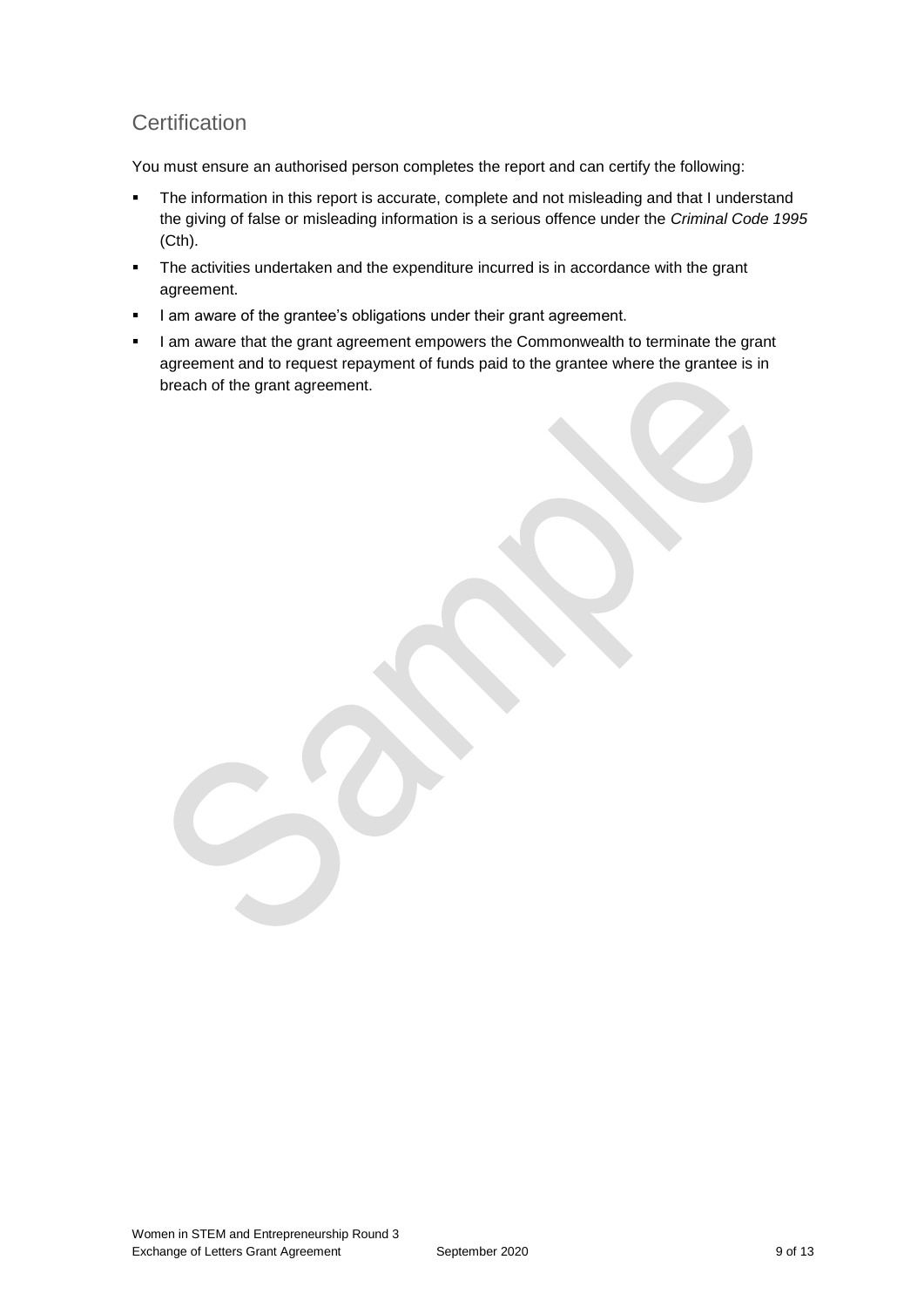# **Appendix 2**

## Women in STEM and Entrepreneurship Round 3 end of project report requirements

You will need to provide the following information in your end of project report. The Commonwealth reserves the right to amend or adjust the requirements.

You must complete and submit your report on the [portal.](https://portal.business.gov.au/) You can enter the required information in stages and submit when it is complete.

## Project achievements

a. Complete the following table, updating for all milestones shown in the Activity Schedule of your grant agreement. A

| Milestone | Agreed end<br>date | Actual/<br>anticipated<br>end date | Current %<br>complete | Progress comments -<br>work undertaken and<br>impact of any delay |
|-----------|--------------------|------------------------------------|-----------------------|-------------------------------------------------------------------|
|           |                    |                                    |                       |                                                                   |
|           |                    |                                    |                       |                                                                   |
|           |                    |                                    |                       |                                                                   |
|           |                    |                                    |                       |                                                                   |

b. Where applicable, describe any project activities completed during the reporting period that are not captured in the table above.

## Project outcomes

- a. Outline the project outcomes achieved by the project end date.
- b. Do the achieved project outcomes align with those specified in the grant agreement?

If no, explain why.

c. Are there any planned events relating to the project that you are required to notify us about in accordance with your agreement?

If yes, provide details of the event including date, time, purpose of the event and key stakeholders expected to attend.

d. Has your project created more awareness of women role models in STEM and/or entrepreneurial sectors?

If yes, please describe how.

e. Has your project created more awareness of opportunities available for girls and women in STEM education, STEM skilled careers or entrepreneurship?

If yes, please describe how

f. Has your project addressed the gender equity imbalance of women in STEM-based organisations?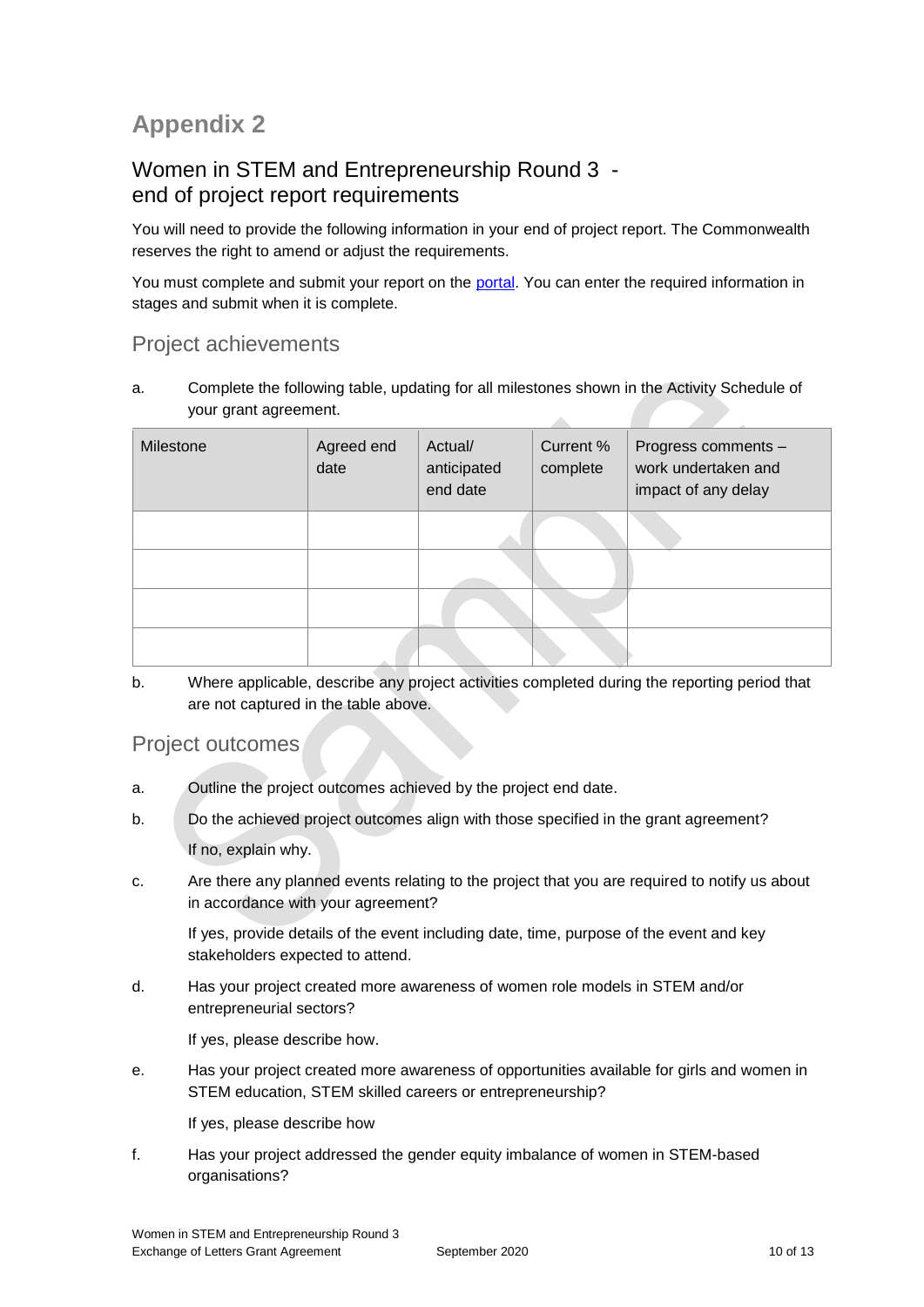If so please outline how your strategies for improvement have been implemented.

g. How many women and / or girls did your project impact directly and indirectly?

Please describe the reach of the project.

h. Describe how your project will continue to have impact on girls and women's participation in STEM and/or entrepreneurship education and careers.

### Project benefits

- a. What benefits has the project achieved?
- b. What ongoing impact will the project have?
- c. Did the project result in any unexpected benefits? If yes, explain why.
- d. Is there any other information you wish to provide about your project?

If yes, provide details.

### Project evaluation

b. Did you use the recommended *Australian Government Women in STEM Ambassador's [National Evaluation Guide](https://womeninstem.org.au/research-projects/national-evaluation-guide/)<sup>2</sup> (the Guide)* to plan and design your program and its evaluation?

If yes, please respond to the following.

How clear, practical and useful was the Guide for planning and designing your program and its evaluation?

What was most valuable in the Guide? What was least valuable?

What could be done to improve the Guide for future WISE programs?

If not, why?

## Total eligible project expenditure

a. Indicate the total eligible project expenditure incurred. Eligible expenditure is divided into the same categories as the budget in your application.

All expenditure should be GST inclusive, less GST credits you can claim. We may ask you to provide evidence of costs incurred.

Refer to the grant opportunity guidelines or contact us if you have any questions about eligible expenditure.

- b. Provide any comments you may have to clarify any figures.
- c. Was the expenditure incurred in accordance with the activity budget in the grant agreement?

If no, explain the reason for a project underspend or overspend, or any other significant changes to the budget.

-

<sup>&</sup>lt;sup>2</sup> https://womeninstem.org.au/research-projects/national-evaluation-guide/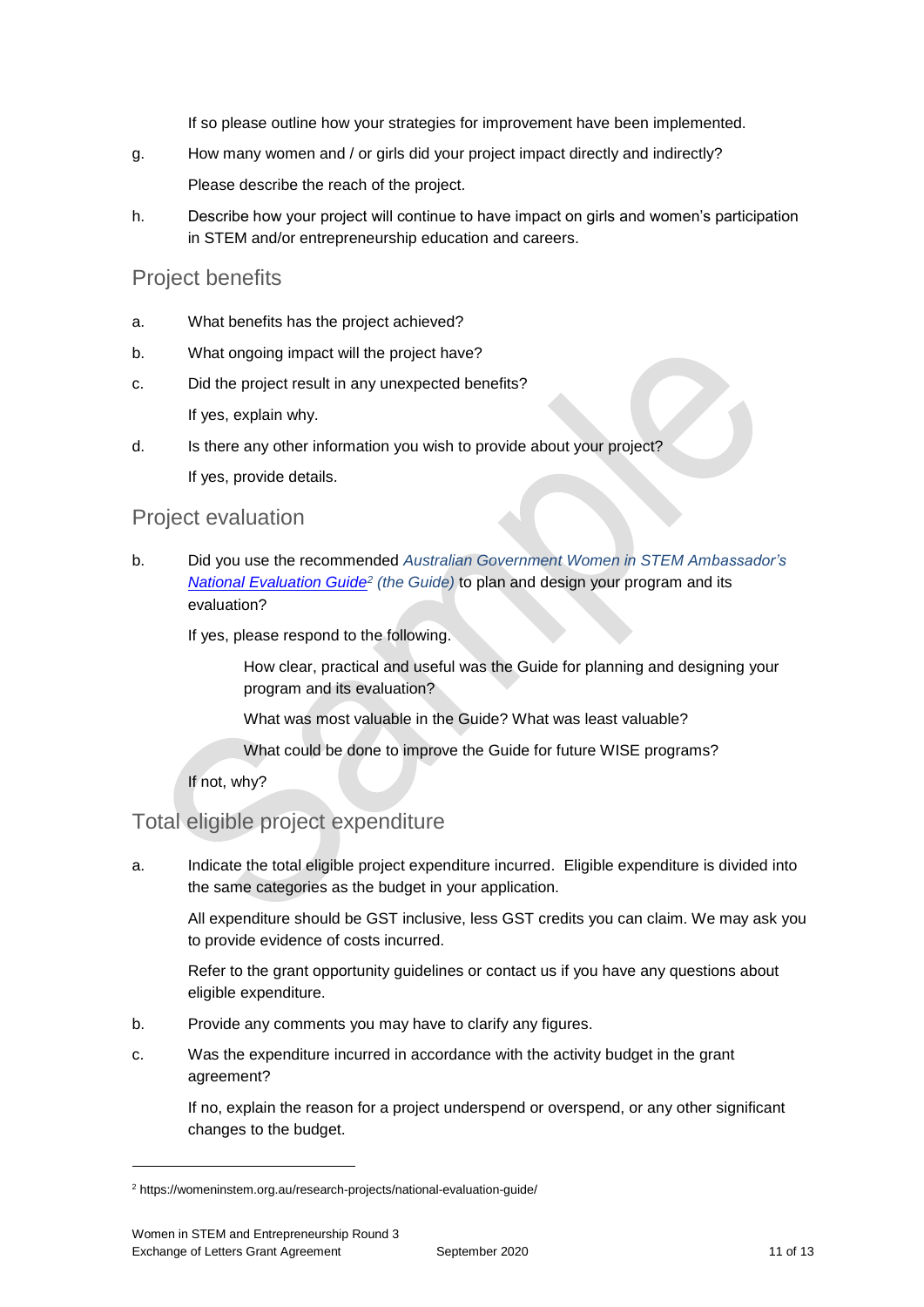## Project funding

a. Provide details of all contributions to your project other than the grant. This includes your own contributions as well as any contributions from project partners or others.

## Updated business indicators

a. Provide the following financial data for your organisation for your latest complete financial year

These fields are mandatory and entering \$0 is acceptable if applicable.

- **Financial year completed**
- **Sales revenue (turnover)**
- **Export revenue**
- R&D expenditure
- **Taxable income**
- Number of employees including working proprietors and salaried directors (headcount)
- Number of independent contractors (headcount)

### **Attachments**

- a. Attach any agreed evidence required with this report to demonstrate progress or successful completion of your project.
- b. Attach copies of any published reports and promotional material, relating to the project.

## **Certification**

You must ensure an authorised person completes the report and can certify the following:

- The information in this report is accurate, complete and not misleading and that I understand the giving of false or misleading information is a serious offence under the *Criminal Code 1995* (Cth).
- The activities undertaken and the expenditure incurred is in accordance with the grant agreement.
- I am aware of the grantee's obligations under their grant agreement.
- I am aware that the grant agreement empowers the Commonwealth to terminate the grant agreement and to request repayment of funds paid to the grantee where the grantee is in breach of the grant agreement.